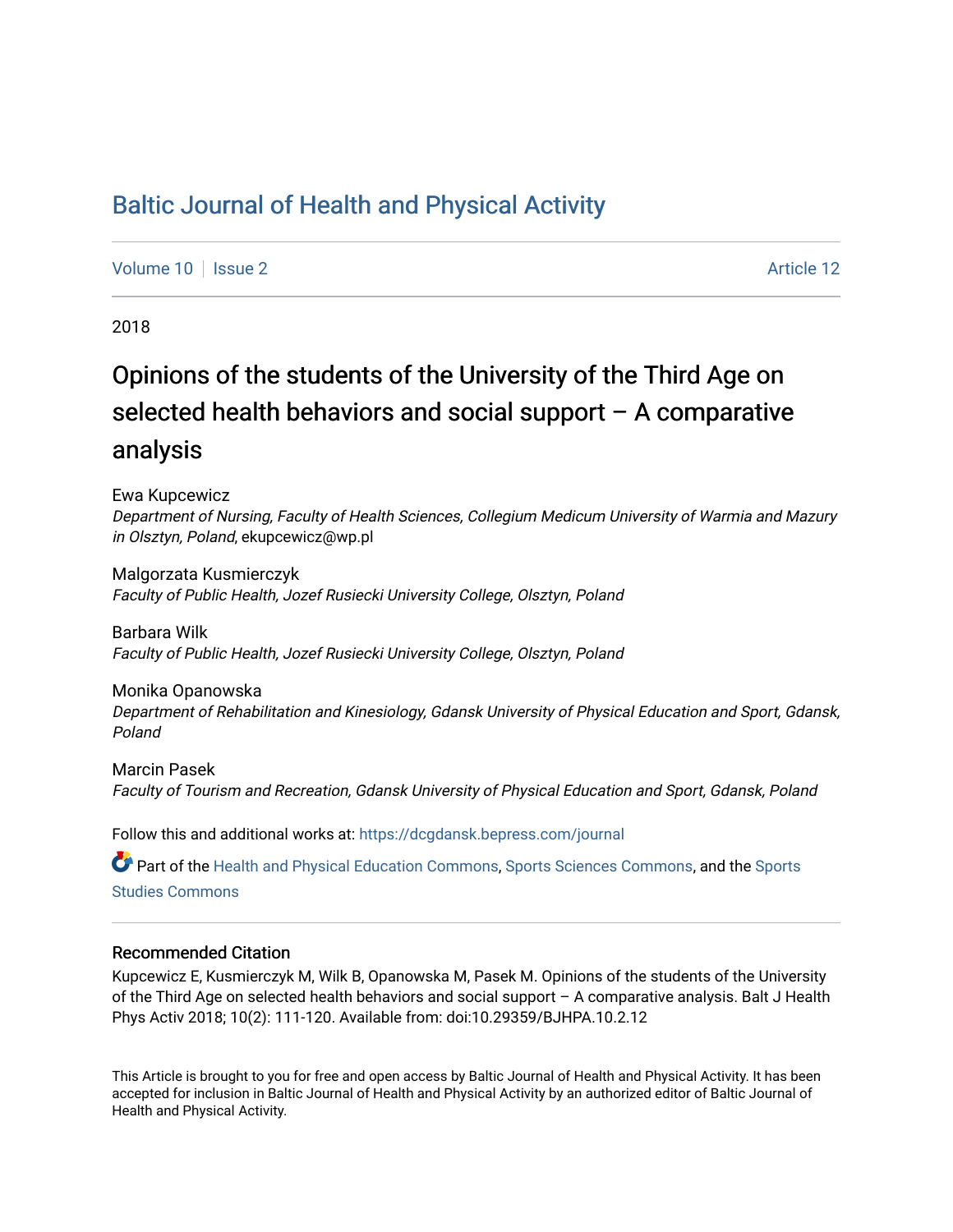## **Opinions of the students of the University of the Third Age on selected health behaviors and social support** ‒ **A comparative analysis**

**Ewa Kupcewicz¹ ABCDEF, Małgorzata Kuśmierczyk² ABDEF, Barbara Wilk² DEF, Monika Opanowska³ DEF, Marcin Pasek⁴ DEF**

| Authors' Contribution:<br>A Study Design<br><b>B</b> Data Collection<br>C Statistical Analysis<br>D Data Interpretation<br><b>E</b> Manuscript Preparation<br>F Literature Search<br>G Funds Collection | <sup>1</sup> Department of Nursing, Faculty of Health Sciences,<br>Collegium Medicum University of Warmia and Mazury in Olsztyn, Poland,<br><sup>2</sup> Faculty of Public Health, Jozef Rusiecki University College, Olsztyn, Poland<br><sup>3</sup> Department of Rehabilitation and Kinesiology,<br>Gdansk University of Physical Education and Sport, Gdansk, Poland<br><sup>4</sup> Faculty of Tourism and Recreation,<br>Gdansk University of Physical Education and Sport, Gdansk, Poland                                                                                                                                                                                                                                                                                                                       |  |  |  |  |  |  |  |
|---------------------------------------------------------------------------------------------------------------------------------------------------------------------------------------------------------|------------------------------------------------------------------------------------------------------------------------------------------------------------------------------------------------------------------------------------------------------------------------------------------------------------------------------------------------------------------------------------------------------------------------------------------------------------------------------------------------------------------------------------------------------------------------------------------------------------------------------------------------------------------------------------------------------------------------------------------------------------------------------------------------------------------------|--|--|--|--|--|--|--|
| abstract                                                                                                                                                                                                |                                                                                                                                                                                                                                                                                                                                                                                                                                                                                                                                                                                                                                                                                                                                                                                                                        |  |  |  |  |  |  |  |
| <b>Background:</b>                                                                                                                                                                                      | In the reflection on old age, the issue of activating the elderly and incorporating them into social life in<br>order to counteract social exclusion and all forms of discrimination is clearly marked. The study aimed<br>at getting to know the opinions of the students of the University of the Third Age on preferred health<br>behaviors and social support.                                                                                                                                                                                                                                                                                                                                                                                                                                                     |  |  |  |  |  |  |  |
| <b>Material/Methods:</b>                                                                                                                                                                                | The study group involved 130 students of the University of the Third Age. The vast majority were<br>women (90%, $n = 117$ ), and the mean age was 65.4 $\pm$ 5.9 years. The study used a questionnaire<br>containing questions about sociodemographic data, selected health behaviors and social support. The<br>$p$ level of $< 0.05$ was considered significant for the interpretation of hypotheses.                                                                                                                                                                                                                                                                                                                                                                                                                |  |  |  |  |  |  |  |
| <b>Results:</b>                                                                                                                                                                                         | The place of residence does not have a significant impact on the activities undertaken among the respondents.<br>Walks and organized gymnastics were the most frequently chosen form of physical activity, which people aged<br>66-70 often did. Passive rest of a significant percentage of students was associated with watching television.<br>The most frequently occurring condition was hypertension. Emotional support was received by the respondents<br>from the family/relatives (40% of respondents); a similar percentage of people (about 37%) declared that they<br>had no expectations in this regard. The percentage of people using institutional support in both subgroups was<br>significantly different, with respondents in the town of Ketrzyn (northeastern Poland) using this form more often. |  |  |  |  |  |  |  |
| <b>Conclusions:</b>                                                                                                                                                                                     | Surveyed students lead an inadequately active lifestyle. Factors such as age, place of residence and<br>education did not affect physical activity.                                                                                                                                                                                                                                                                                                                                                                                                                                                                                                                                                                                                                                                                    |  |  |  |  |  |  |  |
|                                                                                                                                                                                                         | Key words: elderly people, health behaviors, physical activity, social support.                                                                                                                                                                                                                                                                                                                                                                                                                                                                                                                                                                                                                                                                                                                                        |  |  |  |  |  |  |  |
| article details                                                                                                                                                                                         |                                                                                                                                                                                                                                                                                                                                                                                                                                                                                                                                                                                                                                                                                                                                                                                                                        |  |  |  |  |  |  |  |
|                                                                                                                                                                                                         | Article statistics: Word count: 3,694; Tables: 4; Figures: 2; References: 22<br>Received: July 2017; Accepted: February 2018; Published: June 2018                                                                                                                                                                                                                                                                                                                                                                                                                                                                                                                                                                                                                                                                     |  |  |  |  |  |  |  |
|                                                                                                                                                                                                         | Eull-tayt DDE: http://www.balticcportscionso.com                                                                                                                                                                                                                                                                                                                                                                                                                                                                                                                                                                                                                                                                                                                                                                       |  |  |  |  |  |  |  |

- **Full-text PDF:** http://www.balticsportscience.com
	- **Copyright ©** Gdansk University of Physical Education and Sport, Poland
- **Indexation:** Celdes, Clarivate Analytics Emerging Sources Citation Index (ESCI), CNKI Scholar (China National Knowledge Infrastructure), CNPIEC, De Gruyter - IBR (International Bibliography of Reviews of Scholarly Literature in the Humanities and Social Sciences), De Gruyter - IBZ (International Bibliography of Periodical Literature in the Humanities and Social Sciences), DOAJ, EBSCO - Central & Eastern European Academic Source, EBSCO - SPORTDiscus, EBSCO Discovery Service, Google Scholar, Index Copernicus, J-Gate, Naviga (Softweco, Primo Central (ExLibris), ProQuest - Family Health, ProQuest - Health & Medical Complete, ProQuest - Illustrata: Health Sciences, ProQuest - Nursing & Allied Health Source, Summon (Serials Solutions/ProQuest, TDOne (TDNet), Ulrich's Periodicals Directory/ulrichsweb, WorldCat (OCLC)
- **Funding:** This research received no specific grant from any funding agency in the public, commercial, or not-for-profit sectors.
- **Conflict of interests:** Authors have declared that no competing interest exists.
- **Corresponding author:** Ewa Kupcewicz, PhD, Department of Nursing, Faculty of Health Sciences, Collegium Medicum University of Warmia and Mazury in Olsztyn, M. Oczapowskiego 2 Str., 10-082 Olsztyn, Poland; tel./fax. 895246154; e-mail address: ekupcewicz@wp.pl; ORCID 0000-0002-0641-3979
- **Open Access License:** This is an open access article distributed under the terms of the Creative Commons Attribution-Non-commercial 4.0 International (http://creativecommons.org/licenses/by-nc/4.0/), which permits use, distribution, and reproduction in any medium, provided the original work is properly cited, the use is non-commercial and is

**A** Study Design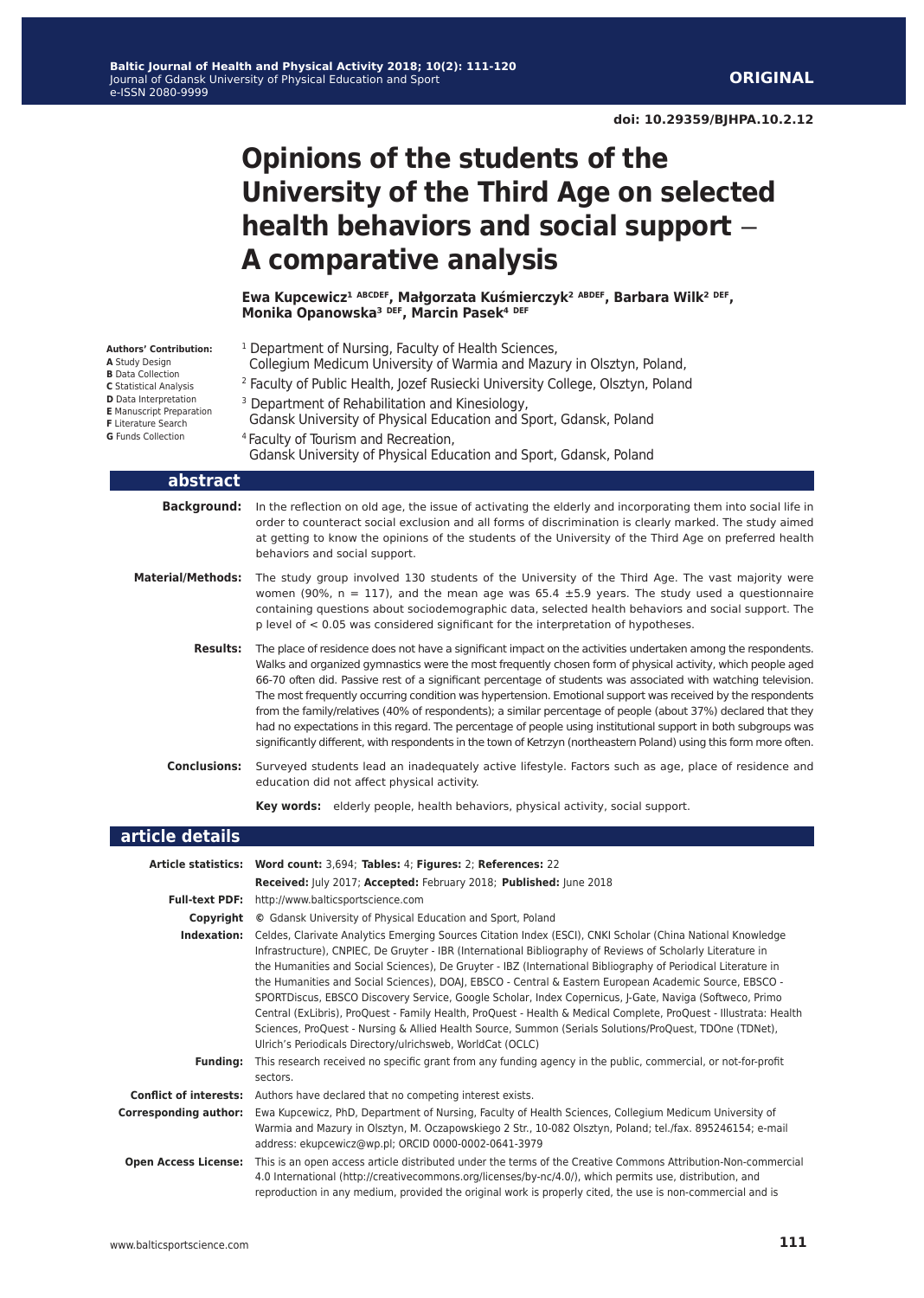#### **introduction**

In recent years, the issue of old age and prevention of premature aging and its consequences among older people is more often the subject of indepth scientific reflections and empirical work [1, 2, 3, 4]. Also, the essence of interest in this group is more gerontological prophylaxis, understood as protection of health, rather than protection against old age. It is also emphasized that the health behaviors of a man in the lifestyle, as an element of life's activity and his health, remain in different, albeit mutual relations and the direct relationship usually affects the change of well-being [5]. The analysis of the social situation of this population indicates that its position in the living environment is quite significantly conditioned by other kinds of social efficiency (the ability to participate in social life, present their own views, formulate expectations and meet the needs of the elderly). The expression of this is relatively precise hedonic, practical and pro-health goals, including those assigned to physical activity. In the case of older people, the benefits gained from regularly undertaken activities may be of greatest importance for maintaining well-being, improving functional capacity, preventing, minimizing and/or reversing many health hazards, worsening their quality of life [6]. Older people, however, are most likely to have a sedentary lifestyle. The results of research conducted in the United States and Europe indicate that people over 60 years of age spend about 80% of their daytime on motor inactivity, which is 8 to 12 hours [7, 8]. The longer time spent in a sitting position correlated with an increased risk of mortality in the elderly population. Some studies have pointed to the relationship between sedentary behavior and the metabolic syndrome, increased waist circumference, and overweight or obesity. The results of studies assessing the mental health condition, the inclination to occurrence of kidney cancer and the reasons for falls among the elderly population seem insufficient to form unambiguous conclusions [9].

Gerontoprophylaxis treats the efficiency of the elderly as a social value, the aim of which is to maintain independence and good quality of life through physical culture [10]. The response to the needs of the older people's environment was the activity of Third Age Universities (UTA), which aims to include this population in a broad multidimensional process of education, integration and activity, giving life meaning at the background of current social, cultural and civilizational changes. Inspiring older people to participate in various forms of physical and mental activity, including pro-health and social activities, is to counteract social exclusion and all forms of discrimination [11]. Since factors that accelerate the aging process are the lack of activity and loneliness, the role of UTA as the most popular form of activation of older people is now irrefutable [12]. The research results showed that social support shown to the elderly population was significantly correlated with the place of residence, age, living conditions, marital status and self-evaluation of health, and that its lack may lead to deterioration of well-being and health [13]. Through the integration of the senior community and numerous proposals for active leisure time, they strive to maintain the highest possible quality of life and improve their participants' well-being [14].

In view of the above, the aim of this study is to investigate the opinions of students of the University of the Third Age on preferred health behaviors and social support.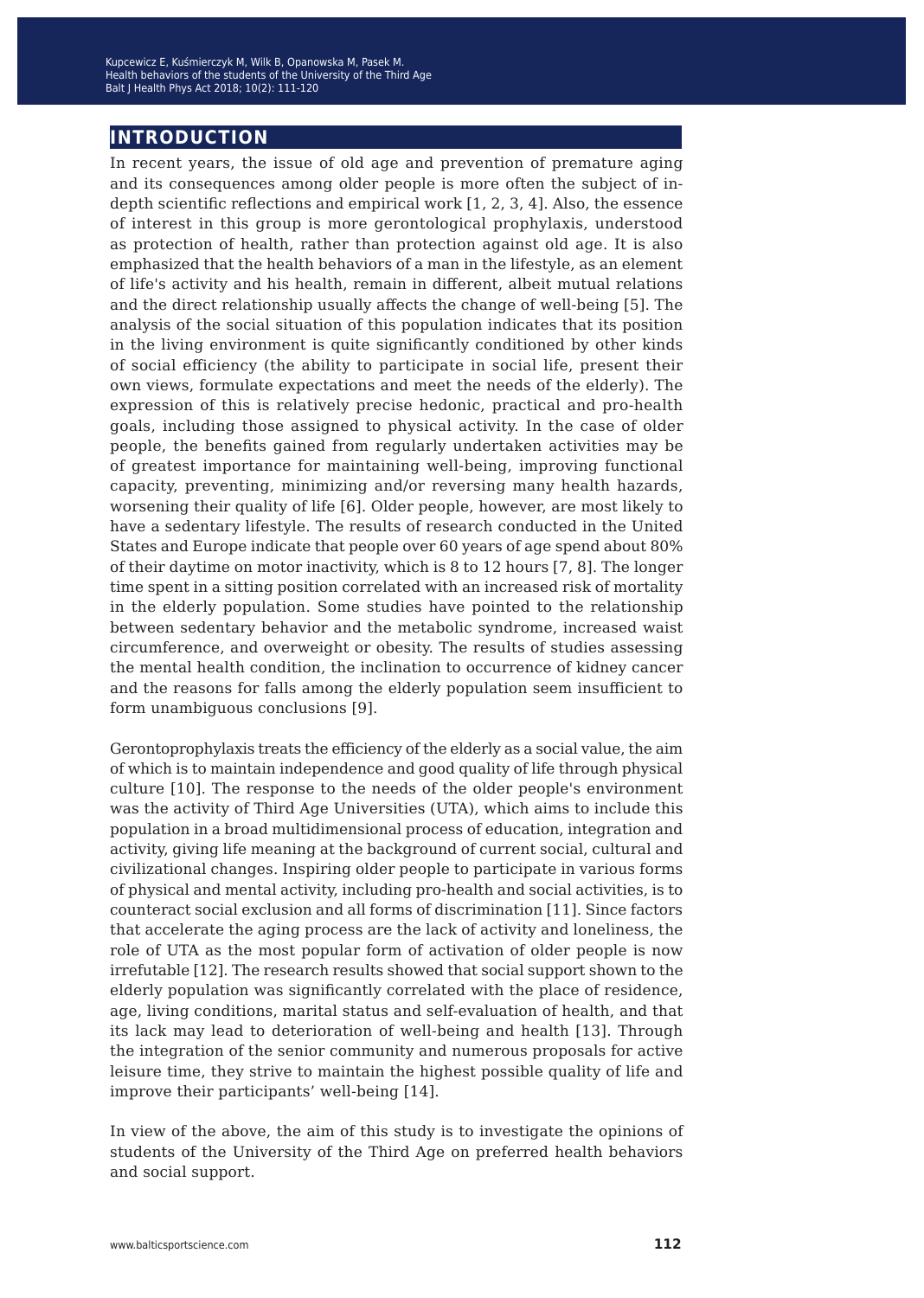### **material and methods**

The study used the method of a diagnostic survey, and an originally designed questionnaire, consisting of two parts, was used to collect the data. The first part contained questions about basic sociodemographic data, such as age, sex, education, marital status and the type of material and financial situation. The second part contained statements describing selected behaviors related to health and social support. Health behaviors primarily took into account recreation and physical activity, the organization of free time and tobacco smoking. Statements describing preventive and medical behaviors concerned the occurrence of chronic diseases and actions undertaken by the respondents as well as social and health institutions. During the survey, respondents were asked to point out their preferred health behaviors and the form of social support and medical assistance most closely related to them. The study included 130 students who actively participated in activities organized by the University of the Third Age in the fourth quarter of 2015. Subgroup 1 consisted of students of the University of the Third Age in the town of Ketrzyn (71 people – 54.6%), while subgroup 2 consisted of students from the Association "University of the Third Age" in Szczytno (59 people – 45.4%). (Both towns are situated in northeastern Poland). Random sampling was applied. Respondents were informed about the purpose of testing and the right to confidentiality of data. The vast majority were women (90%,  $n =$ 117); men were only  $10\%$  (n = 13). The respondents' age ranged from 52 to 84 years, with a mean age of  $65.4 \pm 5.9$  years. The most numerous group were respondents aged  $61-65$  (n = 50, 38.5%). Over half of the respondents (59.2%,  $n = 77$ ) indicated that they were married, but also 38 people (29.2%) reported that their life partner was dead. Among the respondents,  $34.6\%$  (n = 45) were people with primary education, approximately one-fourth of all respondents had secondary and higher education. Almost half of the respondents (47.7%, n = 62) described their own material and financial situation as good, and over 30% as sufficient or poor (Table 1).

| Variable            |                     | $N = 130$ | $\%$ |
|---------------------|---------------------|-----------|------|
| Sex                 | female              | 117       | 90.0 |
|                     | male                | 13        | 10.0 |
| Age                 | $\leq 60$ years old | 24        | 18.5 |
|                     | $61 - 65$           | 50        | 38.5 |
|                     | 66-70               | 37        | 28.5 |
|                     | $\geq$ 71 years old | 19        | 14.6 |
| Marital status      | single              | 8         | 6.2  |
|                     | married             | 77        | 59.2 |
|                     | widowed             | 38        | 29.2 |
|                     | divorced            | 7         | 5.4  |
| Financial situation | very good           | 28        | 21.5 |
|                     | good                | 62        | 47.7 |
|                     | sufficient          | 31        | 23.9 |
|                     | poor                | 9         | 6.9  |
| Education           | primary             | 45        | 34.6 |
|                     | vocational          | 20        | 15.4 |
|                     | secondary           | 32        | 24.6 |
|                     | higher              | 33        | 25.4 |

**Table 1.** Socio-demographic characteristics of the respondents

*Source: own research*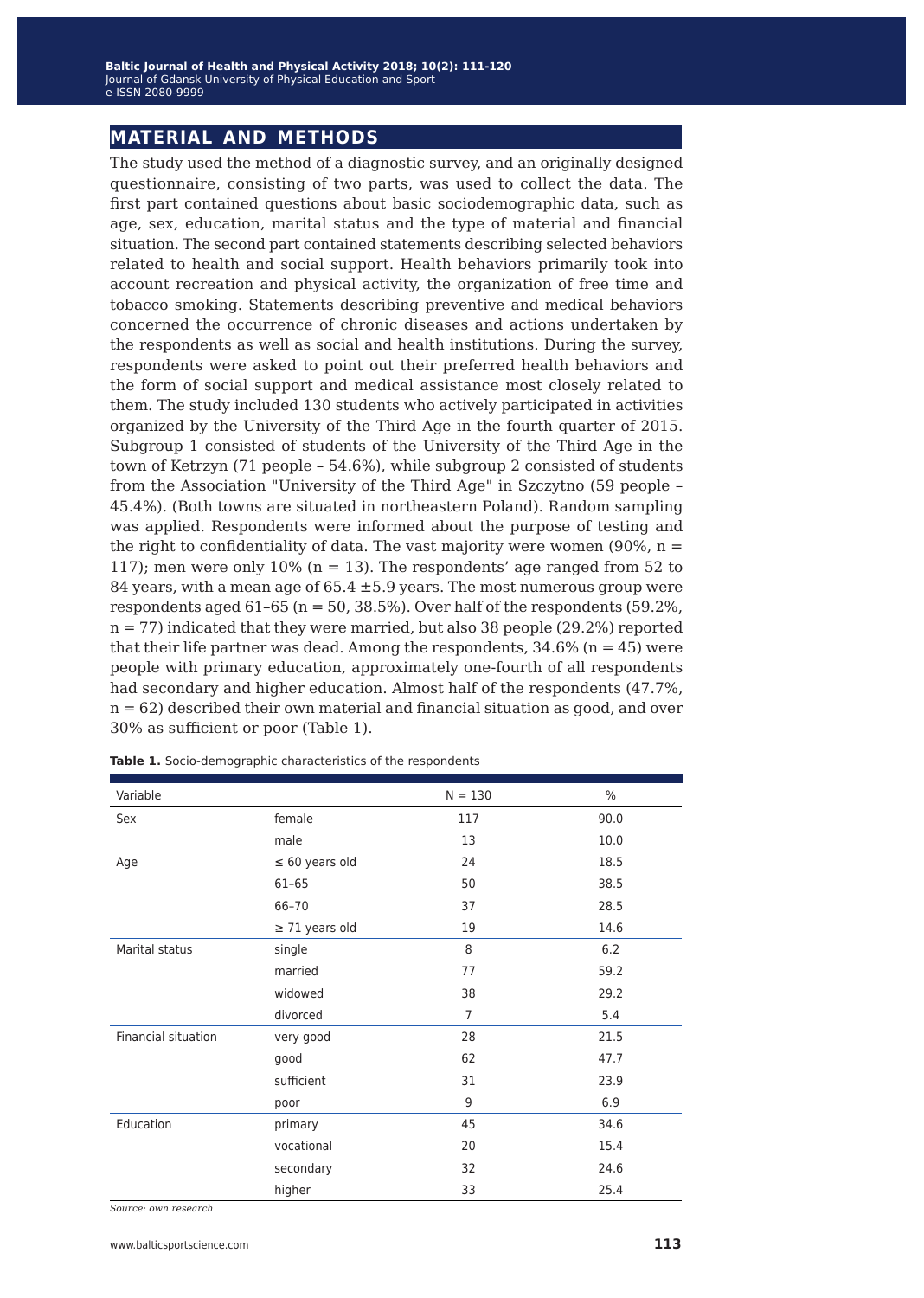The collected empirical material was subjected to statistical analysis using the STATISTICA 12 PL package. The chi-square test  $(\chi^2)$  was used to check the equinumerosity of groups and to compare preferences of health behaviors. The  $p < 0.05$  level was considered significant.

#### **results**

Practicing or stopping regular physical activity by adults may be influenced by age, place of residence, education, health status and many other factors. Therefore, the question was asked: "Have the respondents walked for at least 30 minutes in the last 7 days?" In the next question, respondents were asked to answer whether in the same period they practiced the chosen form of physical activity. The analysis shows that a large group of students of the University of the Third Age, both in Ketrzyn and Szczytno, took walks and practiced selected forms of physical activity, devoting at least 30 minutes to these activities (93.1%,  $n = 121$  and 80.8%,  $n = 105$  respectively). No differences were observed in this manner between subgroups 1 and 2 (p = 0.35,  $\chi^2$  = 2.05). Almost every fifth respondent walked with the frequency of 1 or 3 times a week; a lower percentage declared taking walks twice a week – 13% of the respondents. On the other hand, almost  $\frac{1}{4}$  of the respondents indicated daily walks - 24% of respondents. The most frequently chosen form of physical activity was organized gymnastics (60%,  $n = 63$ ), swimming (38.1%,  $n = 40$ ), Nordic walking  $(18.1\% , n = 19)$  and cycling  $(14.3\% , n = 15)$ . Statistical analysis did not show differences between the studied subgroups ( $p = 0.06$ ,  $\chi^2 = 5.75$ ). A comparison of results obtained by two highlighted subgroups is presented in Table 2.

| Forms of physical<br>activity | UTA Ketrzyn -<br>subgroup 1 |      | UTA Szczytno -<br>subgroup 2 |      | Total |           |      |  |  |  |
|-------------------------------|-----------------------------|------|------------------------------|------|-------|-----------|------|--|--|--|
|                               | %<br>$n = 52$               |      | %<br>$n = 53$                |      |       | $N = 105$ | $\%$ |  |  |  |
| $(\chi^2 = 5.75, p = 0.06)$   |                             |      |                              |      |       |           |      |  |  |  |
| Swimming                      | 13                          | 25.0 | 27                           | 5.9  | 40    | 38.1      |      |  |  |  |
| Cycling                       | 6                           | 11.5 | 9                            | 17.0 | 15    | 14.3      |      |  |  |  |
| Nordic walking                | 7                           | 13.5 | 12                           | 22.6 | 19    | 18.1      |      |  |  |  |
| Jogging                       | 6                           | 11.5 | 7                            | 13.2 | 13    | 12.4      |      |  |  |  |
| Organized gymnastics          | 31                          | 59.6 | 32                           | 60.4 | 63    | 60.0      |      |  |  |  |
| Other forms                   | 4                           | 7.7  | 6                            | 11.3 | 10    | 9.5       |      |  |  |  |

**Table 2.** Forms of physical activity preferred by students of the University of the Third Age

*Source: own research; statistically significant: p < 0.05\**

The analysis of our own research showed that respondents, regardless of their age, took walks ( $p = 0.42$ ,  $\chi^2 = 6.02$ ) and exercised physically ( $p = 0.45$ ,  $\chi^2 = 5.70$ ). The distribution of results for individual age groups is similar. Subsequently, the authors tried to analyze the answers to the question: "Does the respondents' age influence the choice of the form of physical activity?" Significant differences were noticed with the indicated organized gymnastics ( $p = 0.01$ ,  $\chi^2 = 17.92$ ), which is practiced by more people aged 66–70 and for jogging as a form of physical activity  $(p = 0.04, \gamma^2 = 8.31)$ . Jogging was significantly more often practiced by people aged 60 and below. The distribution of physical activity, i.e. swimming, cycling and Nordic walking, for individual age groups is similar (Table 3). At the end of this part of the analysis, it is hard not to notice that the students of the University of the Third Age in Ketrzyn and Szczytno lead an inadequately active lifestyle, and the place of residence has no significant impact on the undertaken activities.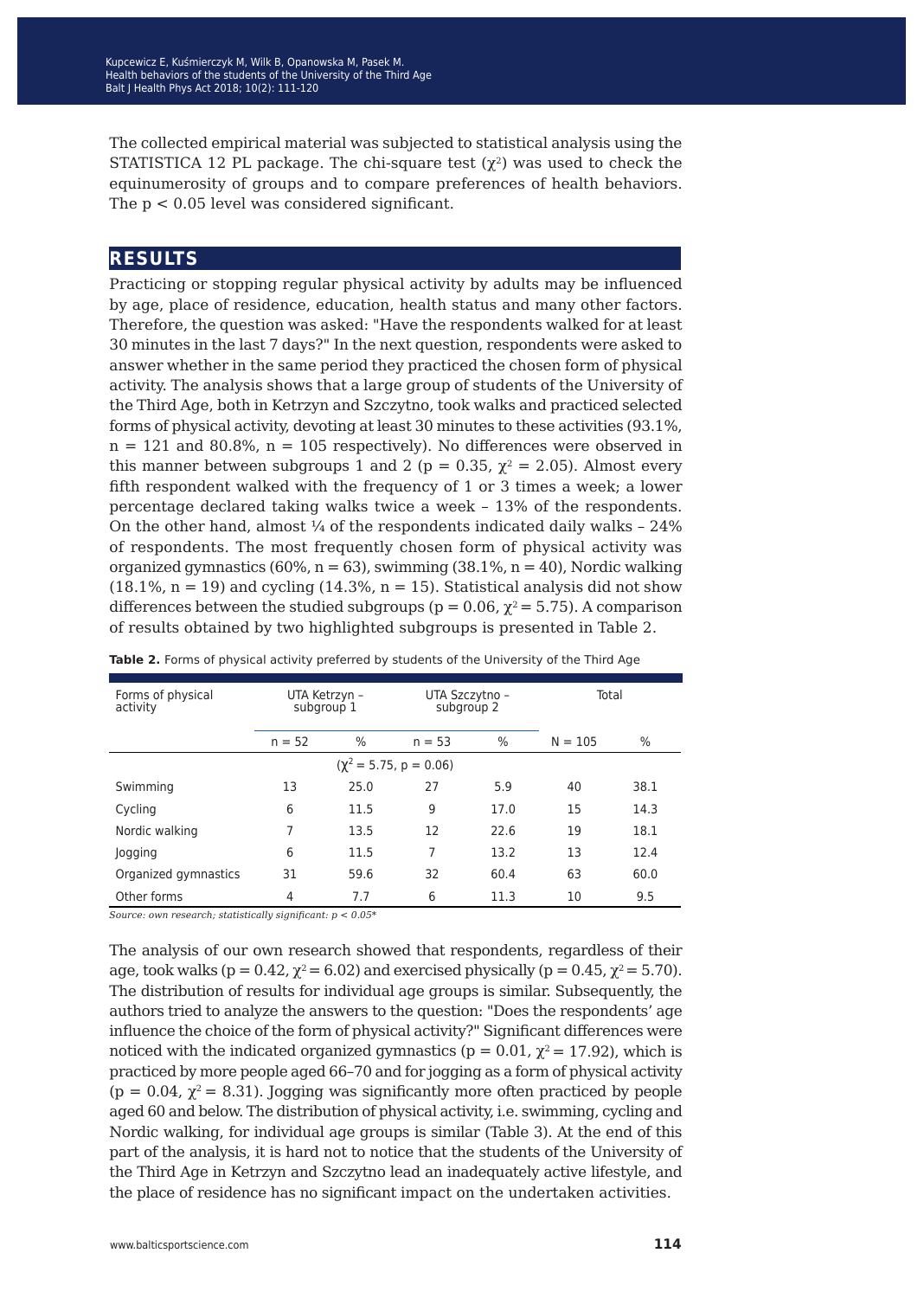| Forms                   | Respondents' age (in years) |      |          |      |          |      |           |       | $\chi^2$ |          |
|-------------------------|-----------------------------|------|----------|------|----------|------|-----------|-------|----------|----------|
| of physical<br>activity | $\leq 60$                   |      | 61-65    |      | 66-70    |      | $\geq 71$ |       |          | р        |
|                         | $n = 24$                    | $\%$ | $n = 41$ | $\%$ | $n = 29$ | $\%$ | $n = 14$  | $\%$  |          |          |
| Swimming                | 11                          | 45.8 | 16       | 39.0 | 9        | 31.0 | 4         | 28.6  | 4.15     | 0.24     |
| Cycling                 | 3                           | 12.5 | 6        | 14.6 | 2        | 6.9  | 4         | 28.6  | 3.08     | 0.37     |
| Nordic walking          | 5                           | 20.8 | 9        | 22.0 | 3        | 10.3 | 2         | 14.3  | 8.33     | 0.21     |
| Jogging                 | 5                           | 20.8 | 7        | 17.1 | 1        | 3.4  | $\Omega$  | 0.0   | 8.31     | $0.04*$  |
| Organized<br>gymnastics | $\overline{4}$              | 16.7 | 23       | 56.1 | 21       | 72.4 | 14        | 100.0 | 17.92    | $0.01**$ |
| Other forms             | $\overline{4}$              | 16.7 | 2        | 4.9  | 3        | 10.3 | 1         | 7.1   | 3.84     | 0.27     |

#### **Table 3.** Preferred forms of physical activity depending on the respondents' age

*Source: own research; statistically significant: p < 0.05\**

Free time used by students of the University of the Third Age for passive rest was related to watching TV. The obtained data indicate that  $60.8\%$  (n = 79) of the students spent between 2 and 3 hours during the day on watching television, 12.3% ( $n = 16$ ) devoted from 4 to 6 hours, and every fifth person  $-1$  hour daily. No differences were observed between subgroups 1 and 2 ( $p = 0.38$ ,  $\chi^2 = 4.19$ ). There were also no differences in the distribution of time spent in front of the television in the age groups (p = 0.47,  $\chi^2$  = 11.62) and in groups differing in education (p = 0.55,  $\chi^2$ =10.67). Noteworthy is the fact that 91.5% (n = 119) of respondents reported that they do not smoke cigarettes. Among people declaring smoking, the average number of cigarettes smoked per day was 13. There were no differences between subgroups 1 and 2 ( $p = 0.20$ ,  $\chi^2 = 1.59$ ). In the study group, 3 people indicated that they had hearing problems and used a hearing aid, while 71.5% (n=93) wore glasses or contact lenses. Over the past three years, every fourth respondent stayed in hospital treatment due to various chronic conditions. As the basic disease, subjects were most often characterized by arterial hypertension (27.7%,  $n = 36$ ) and hyperthyroidism (18.5%,  $n = 24$ ), as well as gastric and duodenal ulcer disease (9.2%, n = 12) and cataract (9.2%, n = 12). A detailed list of indicated basic diseases is provided in Fig. 1.



**Fig. 1.** A list of underlying diseases in the examined group

*Source: own research*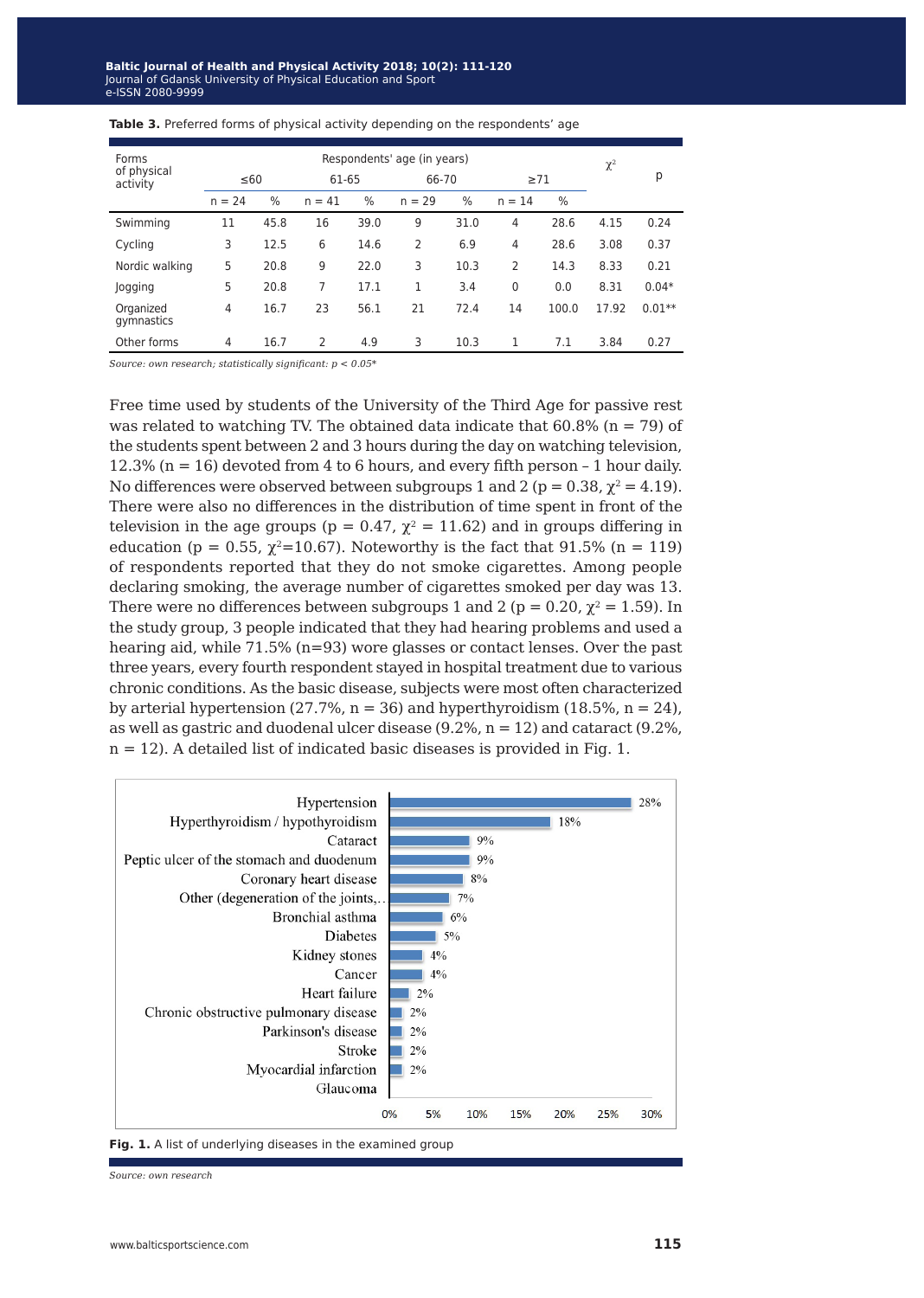A person insured as part of the basic health care (BHC) is entitled to comprehensive medical and nursing care in the scope of care, diagnostic, treatment, rehabilitation and health promotion and disease prevention. Analyzing the collected data, it was found that  $40\%$  (n = 52) of respondents visited primary care physician once every 3 months,  $22.3\%$  (n = 29) once a month and slightly fewer respondents  $(19.2\%, n = 25)$  occasionally visited a medical facility. Visits to the primary care doctor were preceded by nursing advice regarding compliance with health recommendations and obtaining information on health and illness. The vast majority of respondents claimed that there is no need to use the services of a family nurse in a residential environment.

Only every tenth person indicated that they rarely use this form of medical help. The distribution of responses in both subgroups was similar ( $p = 0.20$ ,  $\chi^2 = 5.88$ ). The conducted research indicates that  $40.8\%$  (n = 53) of the respondents receive support from the family/relatives, but a significant part of respondents (36.9%,  $n = 48$ ) think that there is no need for it. Of the total number of 130 students – 29 respondents (22.3%) unfortunately indicated that they did not receive support from the family/relatives (Table 4). The form of emotional support deserves special attention in the respondents' opinion. Most often, the source of emotional support as claimed by the respondents are members of the immediate family, friends and other people who are emotionally connected with them. The vast majority of respondents in both subgroups ranked this form of support in the first place. The distribution of responses in both subgroups was similar ( $p = 0.09$ ,  $\chi^2 = 4.77$ ). The analysis showed no significant relationship between marital status and the support received from the family/relatives ( $p = 0.43$ )  $\chi^2 = 5.87$ ).

| Received support from<br>family / loved ones | UTA Ketrzyn –<br>subgroup 1 |       |    | UTA Szczytno -<br>subgroup 2 | Total |       |  |  |  |  |
|----------------------------------------------|-----------------------------|-------|----|------------------------------|-------|-------|--|--|--|--|
|                                              | $\%$<br>n                   |       | n  | $\%$                         | N     | %     |  |  |  |  |
| $(\chi^2 = 4.77, p = 0.09)$                  |                             |       |    |                              |       |       |  |  |  |  |
| Yes                                          | 26                          | 36.6  | 27 | 45.8                         | 53    | 40.8  |  |  |  |  |
| No                                           | 21                          | 29.6  | 8  | 13.6                         | 29    | 22.3  |  |  |  |  |
| No need                                      | 24                          | 33.8  | 24 | 40.7                         | 48    | 36.9  |  |  |  |  |
| Total                                        | 71                          | 100.0 | 59 | 100.0                        | 130   | 100.0 |  |  |  |  |

**Table 4.** Received support from family/loved ones in the respondents' opinion

*Statistically significant: p < 0.05\**

*Source: own research*

The second important and extended form of assistance was institutional support, including a special way and type of assistance provided to respondents, mainly to mobilize their strengths, potential and resources to deal with their own difficulties and problems. The collected data indicate that 18.5% ( $n = 24$ ) of respondents used the help of specialists from various medical, social or rehabilitation institutions (Fig. 2). The distribution was significantly different in both subgroups (p = 0.03,  $\chi^2$  = 4.93). People living in Ketrzyn significantly more often (25.4%) used this form of assistance than people from Szczytno (10.2%). The respondents' age and their financial situation did not affect the frequency of using institutional assistance.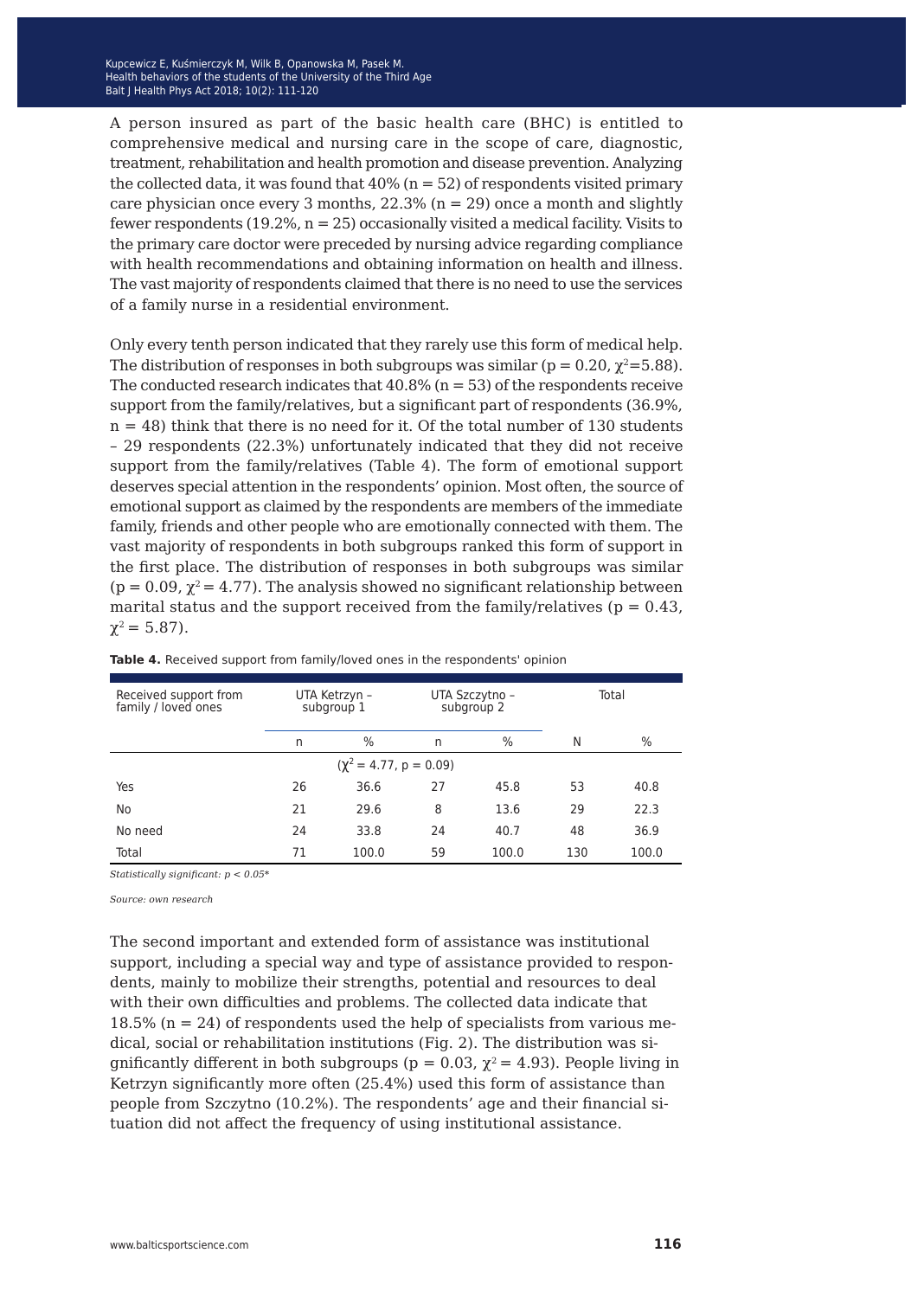Baltic Journal of Health and Physical Activity 2018; 10(2): 111-120 Journal of Gdansk University of Physical Education and Sport Balt J Health Phys Act 2014; 1(1): 233-244 e-ISSN 2080-9999



*Source: own research*

#### **discussion**

According to the recommendations of the World Health Organization (WHO), elderly people should spend at least 150 minutes per week on moderate intensity physical activity, which improves respiratory efficiency, or 75 minutes per week on energetic physical activity. This means practicing moderate physical activity for at least 30 minutes, 5 days a week or at least 20 minutes of intense activity at a frequency of 3 times a week [15]. It is also possible to combine moderate and higher intensity exercises. It should be done regularly, preferably every day. In the context of these recommendations, physical activity of the seniors in question should be assessed as insufficient. Only every fourth respondent, declaring daily 30-minute walks, followed this guideline. Physical activity is one of the factors that significantly influence the psychophysical health of a person. In spite of the fact that its increased level only slightly extends the genetically programmed duration of human life, it significantly improves its quality. The participation of older people in any physical activity clearly slows down the lowering of physical efficiency, resulting from the inevitable involutionary process. Guidelines for physical activity also for older people are one of the priorities of the World Health Organization activities. Therefore, it also makes the following recommendation: If older people cannot perform the recommended dose of physical exercise due to their health condition, they should remain physically active as much as their abilities and circumstances allow [16]. Another postulate in this recommendation is to draw attention to the fact that Any physical activity is better than none [17]. Most studies prove, just like our own, that seniors' physical activity is low. As a result of analyzes carried out within the framework of the PolSenior project, it was found, just as in our own research, that the most popular form of activity was walking, then organized gymnastics in our own research and cycling in the PolSenior project [15]. A significant percentage of people participating in gymnastics (60%) stems from the fact that the studied group were students of UTA, in which this type of activity is organized for the elderly. In studies conducted by Pyszczorska et al. among a similar number of older people from Poznan and the surrounding area, who were not students of UTA, the percentage of physically active people was only 33% [18]. As in our own research, this activity level can be assessed as unsatisfactory. The percentage of people with cardiovascular disease in the studies of Pyszczorska et al., most often with hypertension, was higher than in our studies – 46% [18]. According to data from the region of Wielkopolska, the percentage of people with diabetes was also higher (33%). In the groups of participants of classes in UTA in Ketrzyn and Szczytno, incidence of these two diseases (arterial hypertension and diabetes) was found respectively in 28% and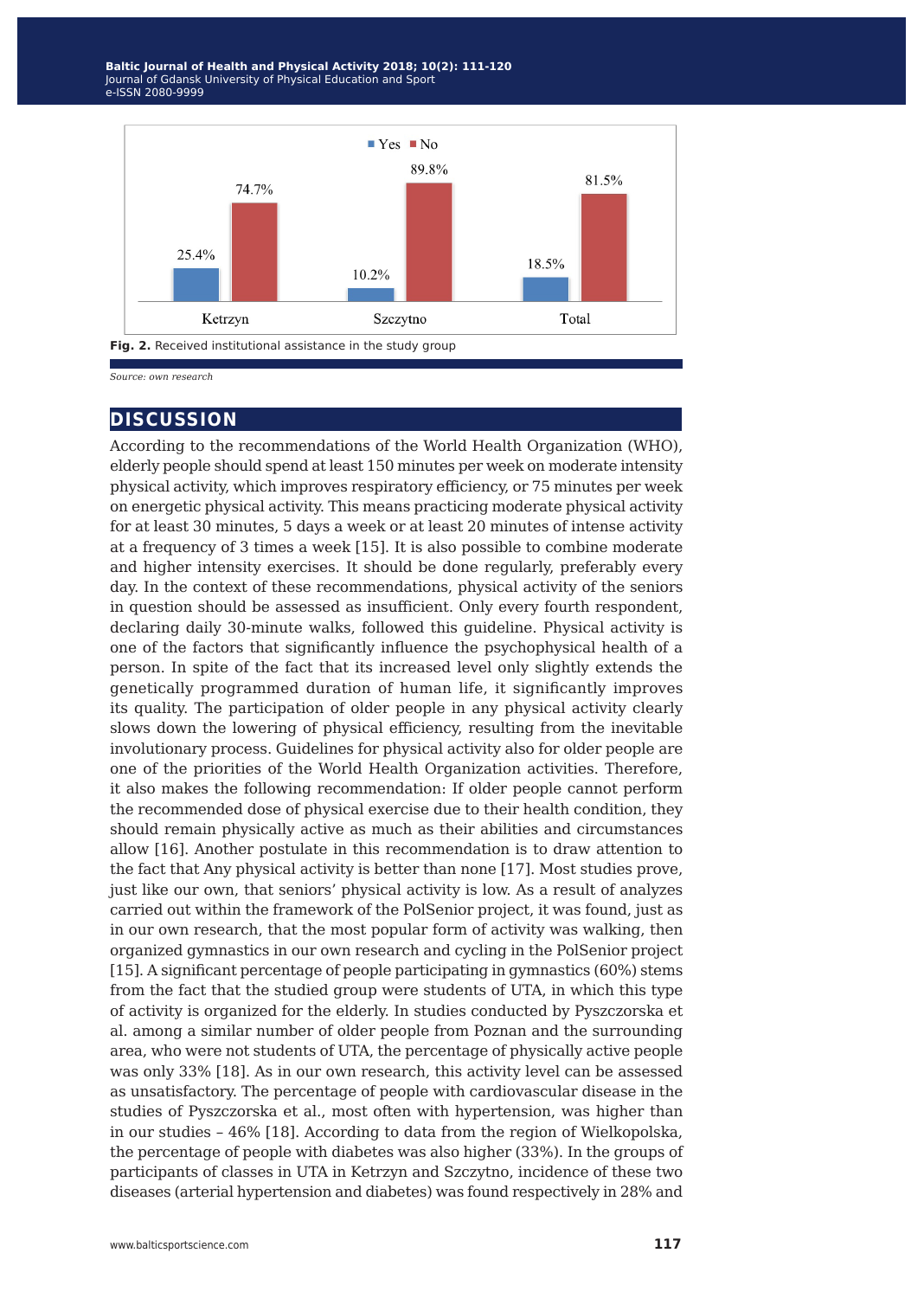5% of the respondents. Differences in favor of the group of respondents from the Warmia-Mazury region probably result from the lower age of respondents in our research. Health complications accompanying the advanced age are not the only reason why these people visit family doctor and other specialists. These visits are often an opportunity to establish interpersonal contacts and a way to deal with a sense of loneliness. The percentage of people visiting GPs 4–6 times a year was 55% in the surveys of Pyszczorska et al., 25% of seniors from Poznan made an appointment with a general practitioner once or twice a month [18]. In our own research, slightly different data was obtained: approximately 4 times a year, 40% of people were referred to a general practitioner and 22.3% of respondents once a month. The literature indicates the importance of nursing care for a geriatric patient. Nurses are assigned an important role not only in the clinical but also social, educational or psychological aspects of taking care of the elderly [19]. Due to limited access to geriatric clinics in Poland, as part of the so-called home care, the activities of family nurses in the preparation of the patient for self-care, as well as in the education of the elderly caregivers in particular, should be appreciated [19]. The conducted research indicates a high percentage of people (approximately 85%) not using the care of a family nurse in a residential environment; however, it should be noted that these respondents did not report their needs in this area. In his work, Palka compares the care systems for elderly patients in primary care on the example of Sweden and Poland, pointing out that the competences of family doctors abroad are much greater than in our country – they are coordinators of the work of medical teams which include nurses, medical rehabilitation staff and social workers. The abovementioned specialists are assigned a very wide range of duties and have skills in the field of coordinated medical, nursing and social services for the elderly [20]. As in other studies, the percentage of people watching TV during passive rest was significant. Over 50% of respondents from Poznan spent time watching TV for 3–5 hours during the day, while 15% spent more than 6 hours a day during the day. In the studies of Szewczyczak et al., also conducted among seniors from Poznan, nearly 72% of people spent their free time in front of TV [21]. In our own research, the percentage of people watching TV daily was as follows: a total of 93% of the respondents watched TV from 1 to 6 hours per day, with the most (about 60%) of them from 2 to 3 hours a day. As in the Poznan studies, no age influence was found on the active use of free time. The basis for choosing such a form can be seen in the absence of traditions conducive to participation in physical culture, as well as habits and patterns of this activity among older generations.

Opportunities for improving this situation are seen in the orientation of social policy, to include various forms of health-enhancing activities, including those conducted by UTA, senior clubs and daily social welfare homes [21]. The increase in the percentage of older people in the Polish society is gaining momentum. Both now and in the future, it may be not only demographic, but also economic, health, social and cultural problem. At the same time, this indicates a potentially greater demand for various forms of assistance and support [22]. Aging often involves inability to function without an institutional support system. Because this type of support generates significant costs, the gerontological literature talks about the necessity of staying older in the family environment and strengthening its care functions [22]. The family then becomes a natural and closest support environment, especially mental and emotional, giving the elderly a sense of their own usefulness. The importance of such support from relatives was demonstrated by a relatively high percentage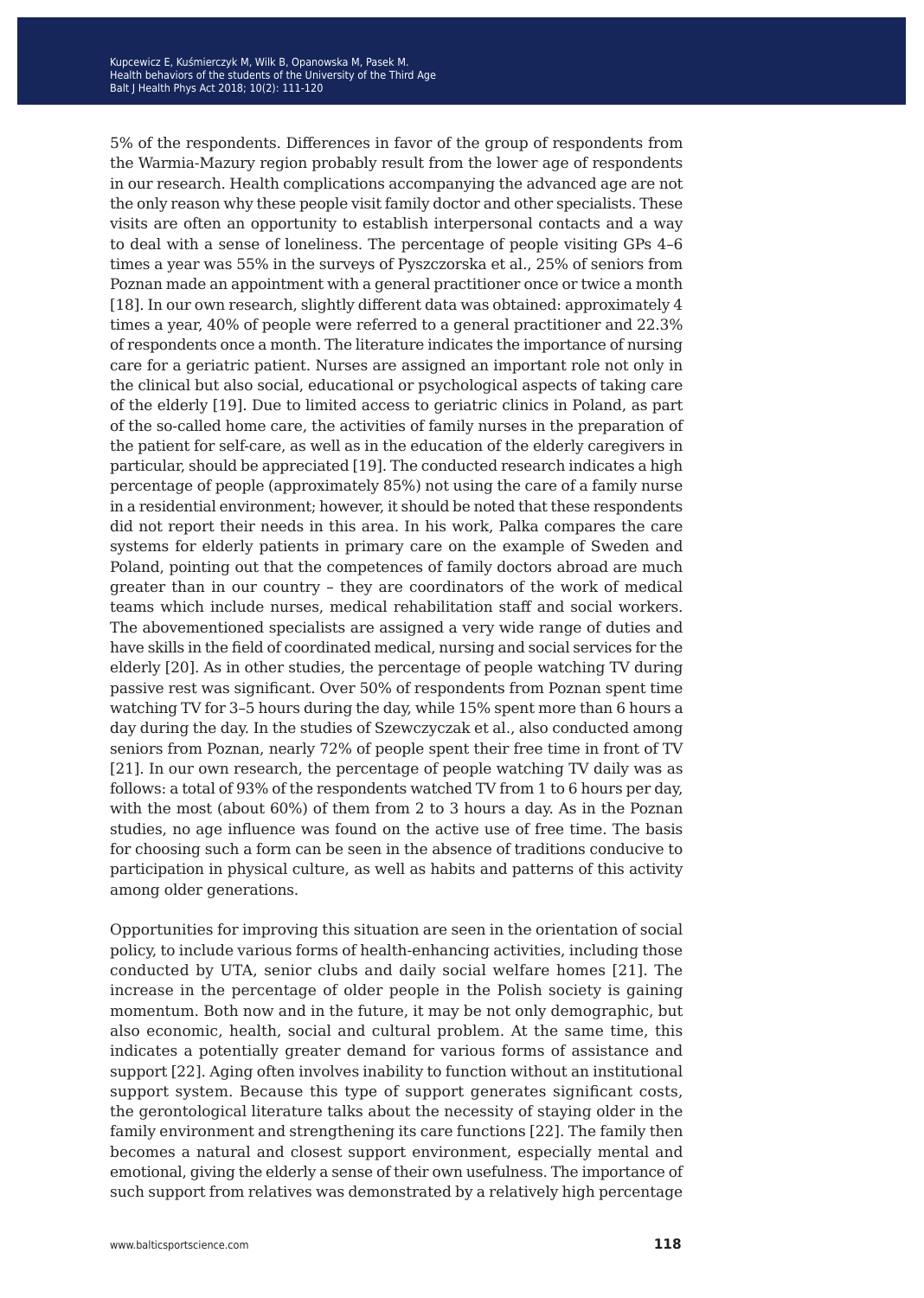(71%) of respondents from Ketrzyn and Szczytno. In our research, significant differences in the percentage of people using institutional support in the environments of both cities were found, with nearly one quarter of respondents from Ketrzyn claiming to be beneficiaries of this form of assistance, while in the case of UTA students from Szczytno, the percentage was only around 10%. It should be assumed that in Ketrzyn, a city larger than Szczytno, there is better access to institutions providing social support for the elderly or that such institutions in this city operate more dynamically.

#### **conclusions**

- 1. From the material collected in the course of research and analysis, it can be concluded that the students of UTA from Szczytno and Ketrzyn lead an inadequately active lifestyle. There were no significant differences in preferences of health behaviors in the studied subgroups.
- 2. The most often chosen form of physical activity by UTA students was walking, organized gymnastics and swimming. Passive rest was connected with watching television.
- 3. Factors such as age, place of residence, education did not affect the respondents' health behavior. Senior citizens from Ketrzyn significantly more often used institutional support.
- 4. Most of the respondents, due to chronic diseases, systematically used comprehensive medical and nursing care at the level of primary health care, while a high percentage of respondents did not use the care of a family nurse in the residence environment.
- 5. Knowledge about preferred health behaviors and received social support in the group of UTA students can be used in planning systemic and local care for the elderly.

### **references**

- [1] Błędowski P, Szatur-Jaworska B, Szweda-Lewandowska Z, Kubicki P. Raport na temat sytuacji osób starszych w Polsce [Report on the situation of older people in Poland]. Warszawa: Instytut Pracy i Spraw Socjalnych; 2012. Polish.
- [2] Chabior A, Fabiś A, Wawrzyniak JK. Starzenie się i starość w perspektywie pracy socjalnej. Nowa praca socjalna [Aging and old age in the perspective of social work. New social work]. Warszawa: Wyd. Centrum Rozwoju Zasobów Ludzkich; 2014. Polish.
- [3] Herudzińska MH, Błaszczak I. Znane i nieznane oblicza starości jako obszar wyzwań dla społeczeństw XXI wieku [Known and unknown faces of old age as an area of challenges for 21st century societies]. Warszawa: Wyd. SGGW; 2016. Polish.
- [4] Kijak RJ, Szarota Z. Starość. Miedzy diagnozą a działaniem [Old age. Between diagnosis and acting]. Warszawa: Wyd. Centrum Rozwoju Zasobów Ludzkich; 2013. Polish.
- [5] Gruszczyńska M, Bąk-Sosnowska M, Plinta R. Zachowania zdrowotne jako istotny element aktywności życiowej człowieka. Stosunek Polaków do własnego zdrowia [Health behaviors as an important element of human life activity. Poles' attitude to their own health]. Hygeia Public Health. 2015;50(4):558-565. Polish.
- [6] Rottermund J, Knapik A, Szyszka M. Aktywność fizyczna a jakość życia osób starszych [Physical activity and the quality of life of older people]. Społeczeństwo i Rodzina. 2015;42(1):78-98. Polish.
- [7] Matthews CE, Chen KY, Freedson PS, Buchowski MS, Beech BM, Pate RR, Troiano RP. Amount of time spent in sedentary behaviors in the United States, 2003–2004. Am J Epidemiol. 2008;167:875- 881. <https://doi.org/10.1093/aje/kwm390>
- [8] Davis MG, Fox KR, Hillsdon M, Sharp DJ, Coulson JC, Thompson JL. Objectively measured physical activity in a diverse sample of older urban UK adults. Med Sci Sport Exerc. 2001;43:647-654. <https://doi.org/10.1249/MSS.0b013e3181f36196>
- [9] de Rezende LF, Rey-López JP, Matsudo VK, de Carmo Luiz O. Sedentary behavior and health outcomes among older adults: a systematic review. BMC Public Health. 2014;14:333. [https://](https://doi.org/10.1186/1471-2458-14-333) [doi.org/10.1186/1471-2458-14-333](https://doi.org/10.1186/1471-2458-14-333)